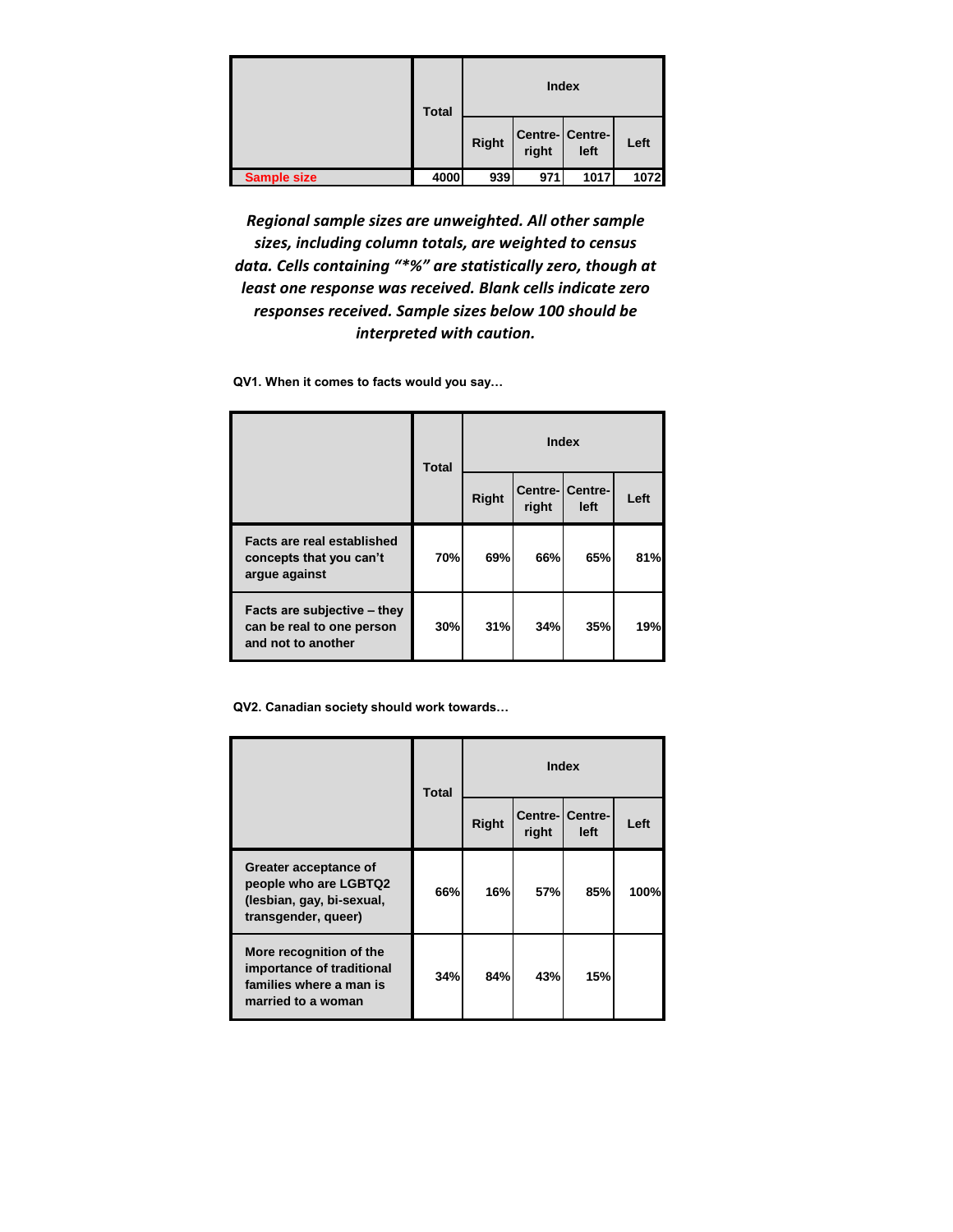**QV3. On diversity…**

|                                                                                                                   | <b>Total</b> |       |       | <b>Index</b>            |      |
|-------------------------------------------------------------------------------------------------------------------|--------------|-------|-------|-------------------------|------|
|                                                                                                                   |              | Right | right | Centre-ICentre-<br>left | Left |
| Minorities should do more<br>to fit in better with<br>mainstream Canadian<br>society                              | 50%          | 86%   | 63%   | 42%                     | 12%  |
| We should encourage<br>cultural diversity, with<br>different groups keeping<br>their own customs and<br>languages | 50%          | 14%   | 37%   | 58%                     | 88%  |

**QV4. In Canada, we should…**

|                                                                    | <b>Total</b> |              |       | <b>Index</b>                    |      |
|--------------------------------------------------------------------|--------------|--------------|-------|---------------------------------|------|
|                                                                    |              | <b>Right</b> | right | <b>Centre-ICentre-I</b><br>left | Left |
| <b>Keep God and religion</b><br>completely out of public life      | 64%          | 42%          | 58%   | 68%                             | 85%  |
| Publicly celebrate the role<br>of faith in our collective<br>lives | 36%          | 58%          | 42%   | 32%                             | 15%  |

**QV6. Canada should…**

|                                                                                        | <b>Total</b> |              |       | <b>Index</b>                   |      |
|----------------------------------------------------------------------------------------|--------------|--------------|-------|--------------------------------|------|
|                                                                                        |              | <b>Right</b> | right | <b>Centre-</b> Centre-<br>left | Left |
| Prioritize efforts at<br><b>Reconciliation with</b><br>Indigenous peoples in<br>Canada | 68%          | 23%          | 62%   | 82%                            | 100% |
| Put less emphasis on<br><b>Reconciliation with</b><br>Indigenous peoples in<br>Canada  | 32%          | <b>77%</b>   | 38%   | 18%                            |      |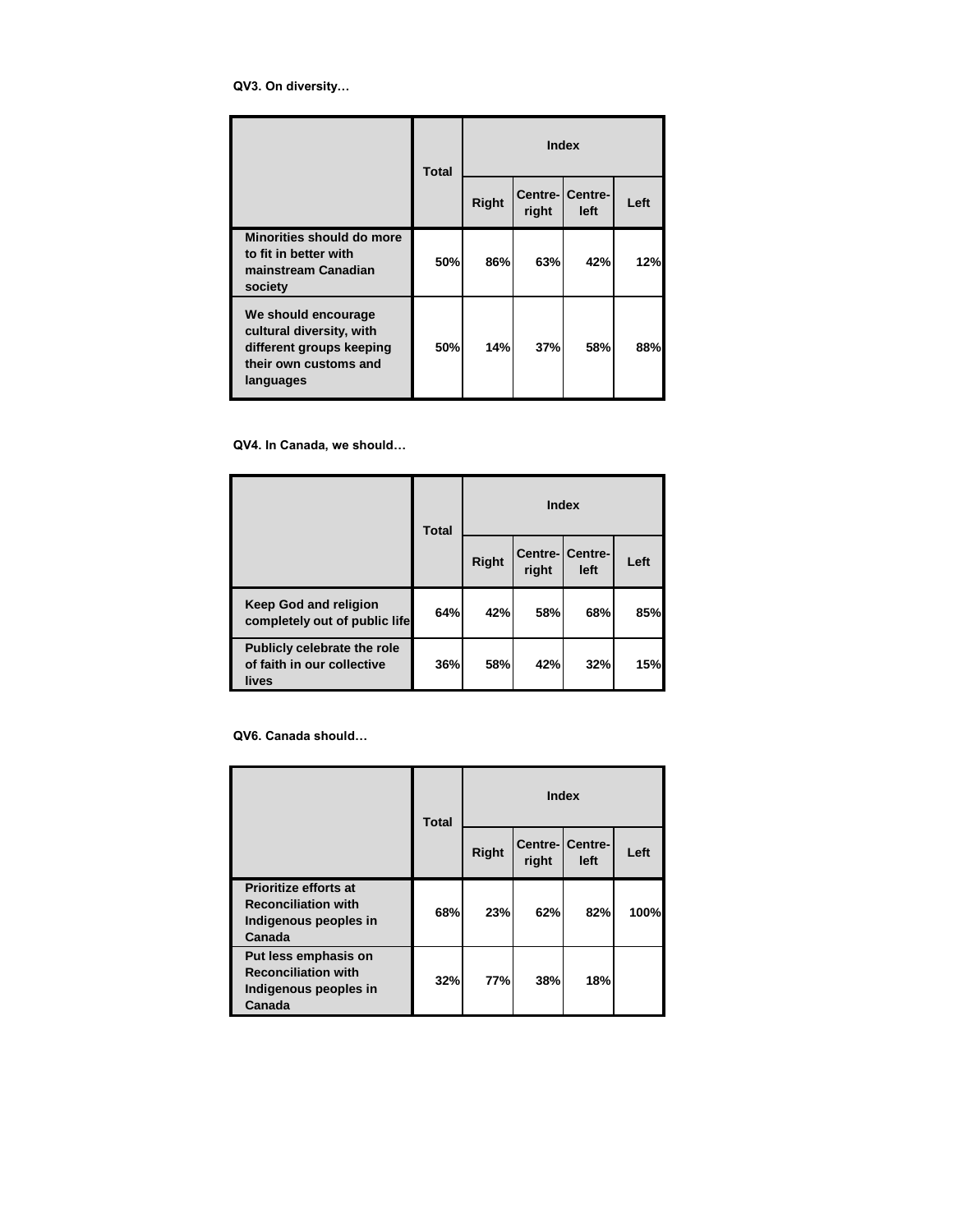**QV7. There should be…**

|                                                                                            | <b>Total</b> |              |       | <b>Index</b>                    |      |
|--------------------------------------------------------------------------------------------|--------------|--------------|-------|---------------------------------|------|
|                                                                                            |              | <b>Right</b> | right | <b>Centre-ICentre-I</b><br>left | Left |
| More public support for the<br>poor, the disadvantaged<br>and those in economic<br>trouble | 57%          | 20%          | 45%   | 65%                             | 94%  |
| More emphasis on a<br>system that rewards hard<br>work and initiative                      | 43%          | 80%          | 55%   | 35%                             | 6%   |

**QV8. Overall, Canada's policies should…**

|                                                                      | <b>Total</b> |              | <b>Index</b> |                                 |      |
|----------------------------------------------------------------------|--------------|--------------|--------------|---------------------------------|------|
|                                                                      |              | <b>Right</b> | right        | <b>Centre-ICentre-I</b><br>left | Left |
| <b>Emphasize environmental</b><br>protection over economic<br>growth | 63%          | 21%          | 53%          | <b>77%</b>                      | 96%  |
| <b>Emphasize economic</b><br>growth over environmental<br>protection | 37%          | 79%          | 47%          | 23%                             | 4%   |

**QV10. In terms of drug use and addiction…**

|                                                                                  | <b>Total</b> |       |                  | <b>Index</b>    |      |
|----------------------------------------------------------------------------------|--------------|-------|------------------|-----------------|------|
|                                                                                  |              | Right | Centre-<br>right | Centre-<br>left | Left |
| We should decriminalize all<br>drugs to make it safer for<br>people who use them | 57%          | 15%   | 40%              | 68%             | 100% |
| We should crack down on<br>people who use drugs to<br>stop them from using       | 43%          | 85%   | 60%              | 32%             |      |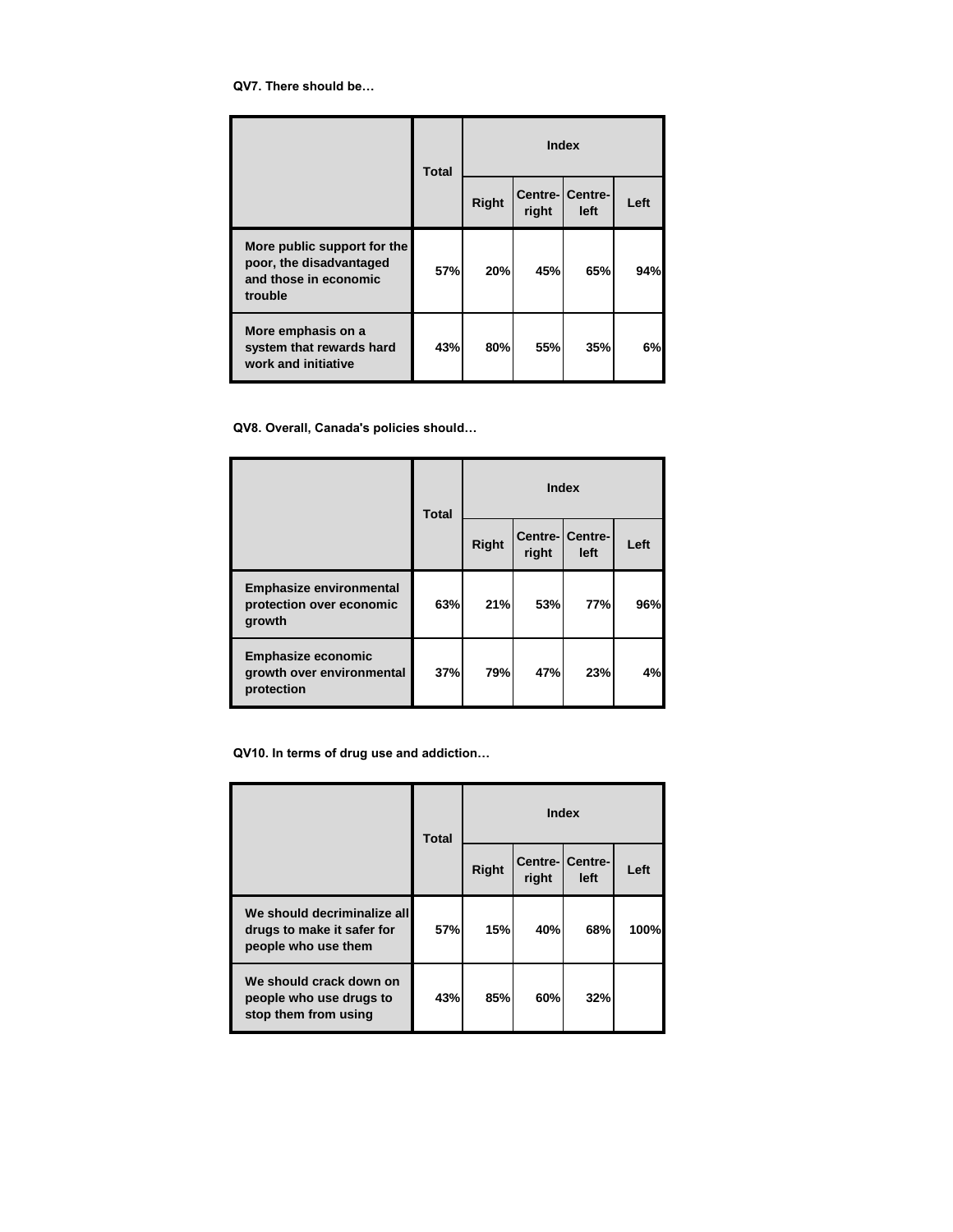**QV11. When it comes to the Canadian justice system, priority should be given to…**

|                                                                            | <b>Total</b> |              |       | Index                   |      |
|----------------------------------------------------------------------------|--------------|--------------|-------|-------------------------|------|
|                                                                            |              | <b>Right</b> | right | Centre- Centre-<br>left | Left |
| Crime prevention and the<br>rehabilitation of those<br>convicted of crimes | 63%          | 21%          | 48%   | <b>77%</b>              | 100% |
| Longer sentences to<br>punish criminals                                    | 37%          | 79%          | 52%   | 23%                     |      |

**QM1. Typically, how often do you read/consume the news and information?**

|                                | <b>Total</b> |              |       | Index                          |      |
|--------------------------------|--------------|--------------|-------|--------------------------------|------|
|                                |              | <b>Right</b> | right | <b>Centre-ICentre-</b><br>left | Left |
| Multiple times a day           | 56%          | 56%          | 55%   | 52%                            | 62%  |
| Once a day                     | 22%          | 21%          | 24%   | 25%                            | 19%  |
| Several times a week           | 11%          | 11%          | 9%    | 12%                            | 9%   |
| Once or twice a week           | 6%           | 5%           | 7%    | 5%                             | 6%   |
| Less often than once a<br>week | 4%           | 5%           | 4%    | 5%                             | 3%   |
| <b>Never</b>                   | 1%           | 2%           | 2%    | 1%                             | 0%   |

**QM2. And what kind of news and information are you most interested in?**

| <b>Base = Exclude never in</b><br>QM <sub>1</sub>        | 3951                                                             | 921 | 956 | 1006            | 1068 |
|----------------------------------------------------------|------------------------------------------------------------------|-----|-----|-----------------|------|
|                                                          | <b>Index</b><br><b>Total</b><br>Centre-<br><b>Right</b><br>right |     |     |                 |      |
|                                                          |                                                                  |     |     | Centre-<br>left | Left |
| <b>Provincial/Regional news</b>                          | 48%                                                              | 49% | 47% | 48%             | 46%  |
| International news/world<br>events                       | 43%                                                              | 37% | 41% | 43%             | 50%  |
| Local news - events in my<br>city/community where I live | 39%                                                              | 37% | 40% | 41%             | 39%  |
| <b>National news</b>                                     | 38%                                                              | 41% | 37% | 35%             | 42%  |
| <b>Sports</b>                                            | 10%                                                              | 12% | 12% | 10%             | 7%   |
| <b>Business/finance</b>                                  | 8%                                                               | 12% | 8%  | 8%              | 5%   |
| Entertainment/celebrity<br>news                          | 6%                                                               | 3%  | 7%  | 8%              | 5%   |
| Other                                                    | 1%                                                               | 2%  | 1%  | 1%              | 2%   |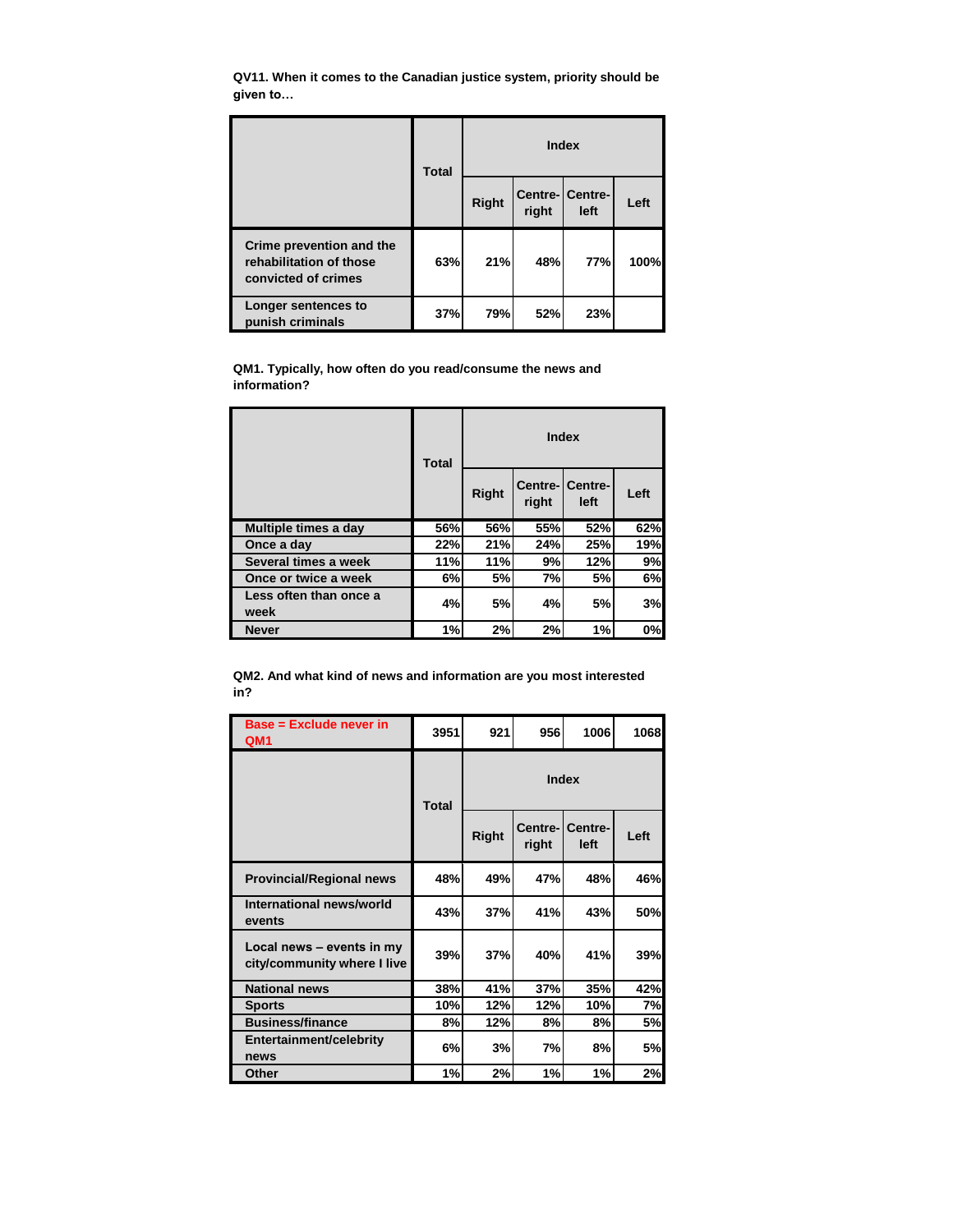| $Base = All$                                             | 4000         | 939          | 971          | 1017                    | 1072      |  |
|----------------------------------------------------------|--------------|--------------|--------------|-------------------------|-----------|--|
|                                                          | <b>Total</b> |              | <b>Index</b> |                         |           |  |
|                                                          |              | <b>Right</b> | right        | Centre- Centre-<br>left | Left      |  |
| <b>Provincial/Regional news</b>                          | 47%          | 48%          | 47%          | 47%                     | 46%       |  |
| International news/world<br>events                       | 42%          | 36%          | 40%          | 42%                     | 49%       |  |
| Local news - events in my<br>city/community where I live | 39%          | 36%          | 39%          | 41%                     | 39%       |  |
| <b>National news</b>                                     | 38%          | 40%          | 36%          | 34%                     | 42%       |  |
| <b>Sports</b>                                            | 10%          | 12%          | 12%          | 10%                     | 7%        |  |
| <b>Business/finance</b>                                  | 8%           | 11%          | 8%           | 8%                      | <b>5%</b> |  |
| Entertainment/celebrity<br>news                          | 6%           | 3%           | 7%           | 8%                      | <b>5%</b> |  |
| Other                                                    | 1%           | 2%           | 1%           | 1%                      | 2%        |  |
| Never read/ consume news<br>and info                     | 1%           | 2%           | 2%           | 1%                      | 0%        |  |

**QM2. (Rebase to All respondents) And what kind of news and information are you most interested in?**

**QM3. Now let's talk about HOW you access or consume news. Which of these sources do you turn to most to get your news and information?**

| <b>Base = Exclude never in</b><br>QM <sub>1</sub> | 3951         | 921          | 956              | 1006            | 1068 |
|---------------------------------------------------|--------------|--------------|------------------|-----------------|------|
|                                                   | <b>Total</b> |              |                  |                 |      |
|                                                   |              | <b>Right</b> | Centre-<br>right | Centre-<br>left | Left |
| <b>Websites</b>                                   | <b>51%</b>   | 49%          | 45%              | 49%             | 60%  |
| TV                                                | 49%          | 52%          | 57%              | 53%             | 35%  |
| Social Media (Facebook,<br>Twitter, etc.)         | 43%          | 38%          | 40%              | 41%             | 50%  |
| Radio                                             | 24%          | 24%          | 24%              | 24%             | 25%  |
| <b>Print newspapers</b>                           | 11%          | 12%          | 13%              | 10%             | 8%   |
| <b>Podcasts</b>                                   | 6%           | 8%           | 4%               | 5%              | 8%   |
| Other                                             | 3%           | 2%           | 2%               | 2%              | 4%   |
| None of these                                     | 0%           | 1%           | 1%               | 0%              | 0%   |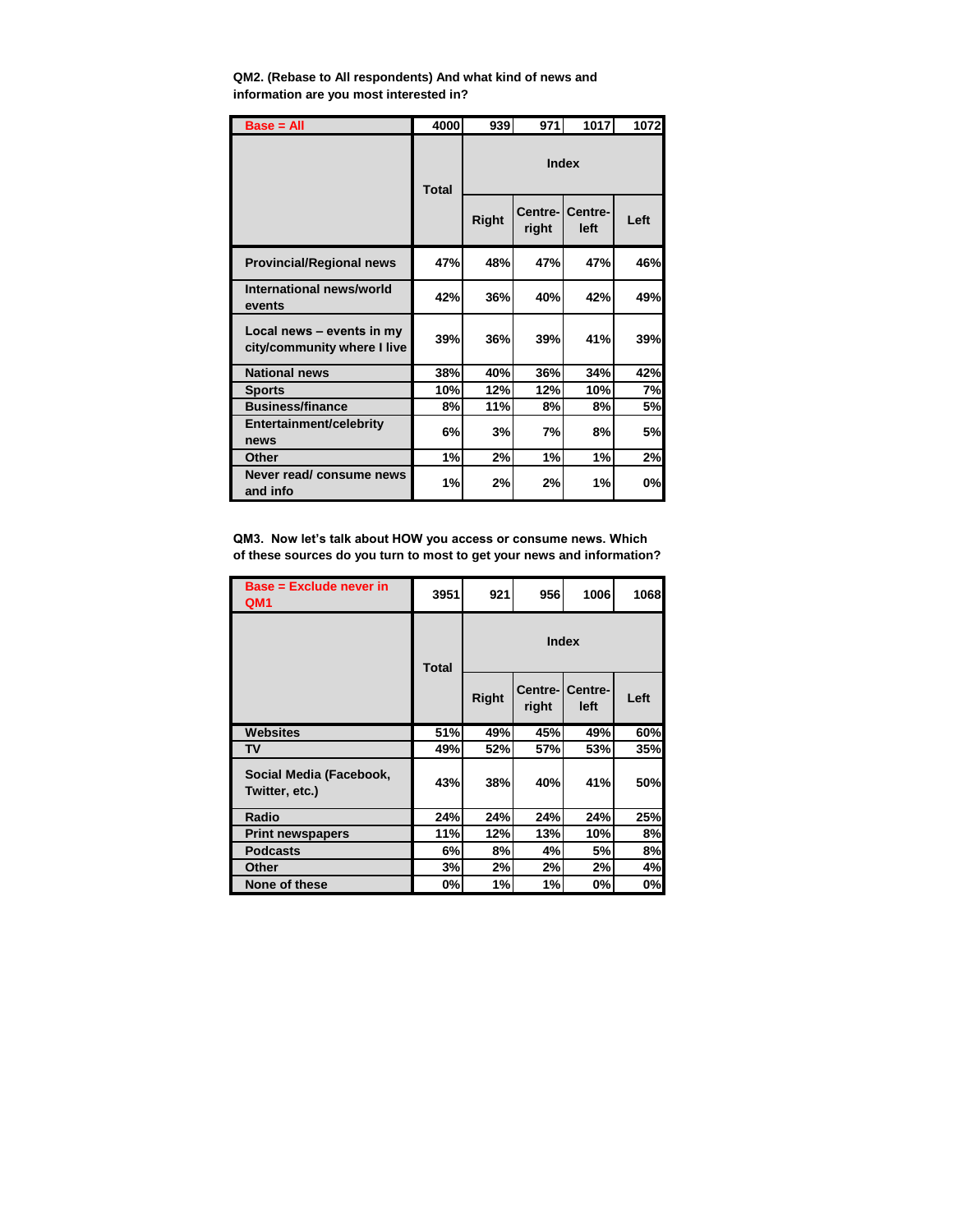**QM3. (Rebase to all respondents) Now let's talk about HOW you access or consume news. Which of these sources do you turn to most to get your news and information?**

| $Base = All$                              | 4000         | 939          | 971               | 1017            | 1072 |  |
|-------------------------------------------|--------------|--------------|-------------------|-----------------|------|--|
|                                           | <b>Total</b> | <b>Index</b> |                   |                 |      |  |
|                                           |              | <b>Right</b> | Centre-I<br>right | Centre-<br>left | Left |  |
| <b>Websites</b>                           | 50%          | 48%          | 44%               | 48%             | 60%  |  |
| <b>TV</b>                                 | 48%          | 51%          | 56%               | 53%             | 35%  |  |
| Social Media (Facebook,<br>Twitter, etc.) | 42%          | 38%          | 40%               | 41%             | 50%  |  |
| Radio                                     | 24%          | 24%          | 24%               | 24%             | 24%  |  |
| <b>Print newspapers</b>                   | 11%          | 12%          | 13%               | 10%             | 8%   |  |
| <b>Podcasts</b>                           | 6%           | 7%           | 4%                | 5%              | 8%   |  |
| Other                                     | 2%           | 2%           | 2%                | 2%              | 3%   |  |
| None of these                             | 0%           | 1%           | 1%                | 0%              | 0%   |  |
| Never read/ consume news<br>and info      | 1%           | 2%           | 2%                | 1%              | 0%   |  |

**QM4. And, in your view, which is more accurate:**

| <b>Base = Exclude never in</b><br>QM <sub>1</sub>           | 3951         | 921          | 956              | 1006            | 1068 |
|-------------------------------------------------------------|--------------|--------------|------------------|-----------------|------|
|                                                             | <b>Total</b> |              | <b>Index</b>     |                 |      |
|                                                             |              | <b>Right</b> | Centre-<br>right | Centre-<br>left | Left |
| Most of the stories you see<br>in the news can't be trusted | 39%          | 67%          | 41%              | 33%             | 20%  |
| News media do a good job<br>presenting the facts            | 61%          | 33%          | 59%              | 67%             | 80%  |

**QM4. (Rebase to all respondents) And, in your view, which is more accurate:**

| $Base = All$                                                | 4000         | 939          | 971              | 1017            | 1072 |
|-------------------------------------------------------------|--------------|--------------|------------------|-----------------|------|
|                                                             | <b>Total</b> |              |                  |                 |      |
|                                                             |              | <b>Right</b> | Centre-<br>right | Centre-<br>left | Left |
| Most of the stories you see<br>in the news can't be trusted | 39%          | 66%          | 40%              | 32%             | 20%  |
| News media do a good job<br>presenting the facts            | 60%          | 32%          | 58%              | 67%             | 79%  |
| Never read/ consume news<br>and info                        | 1%           | 2%           | 2%               | 1%              | 0%   |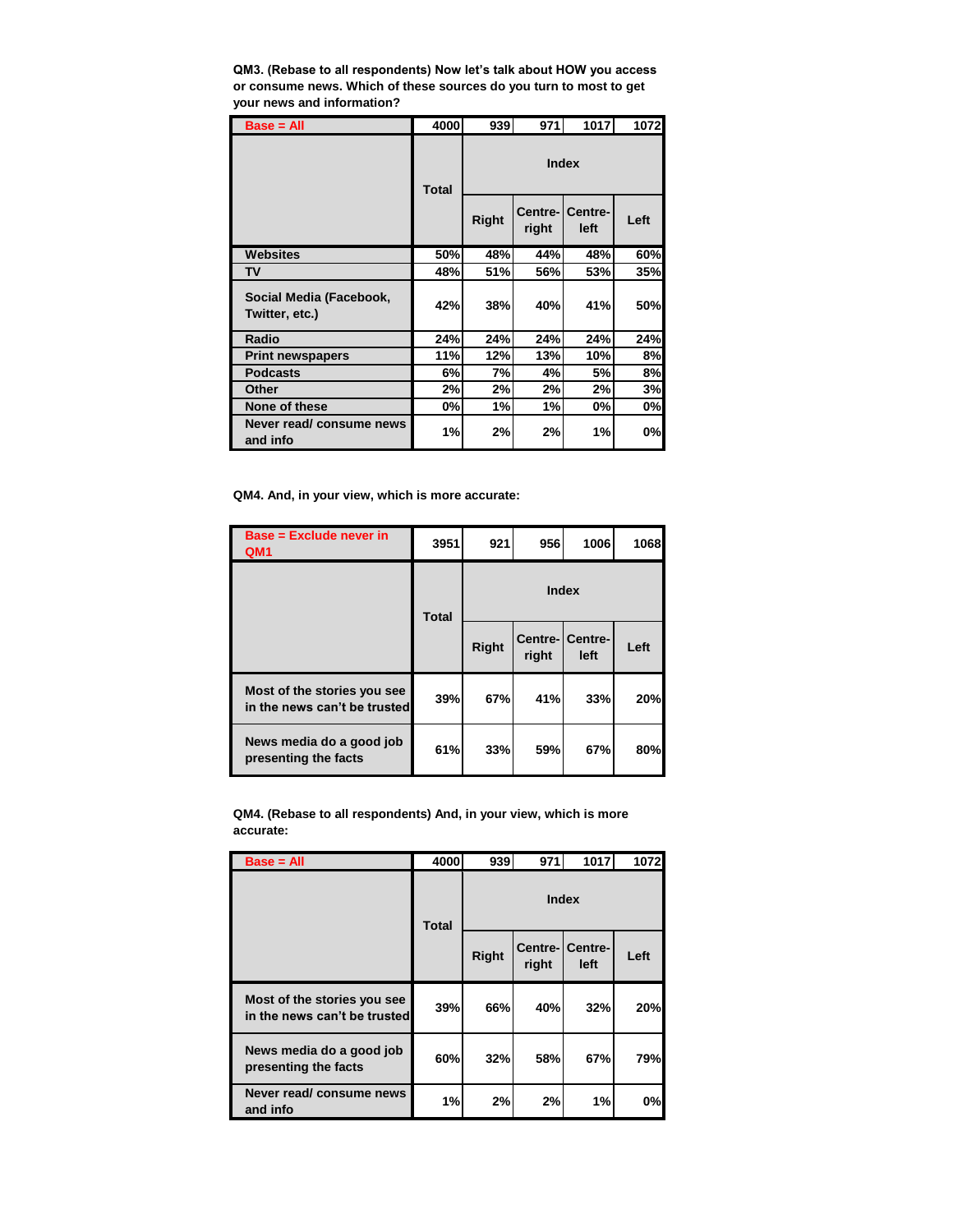**QM5. When news outlets report on social and political issues, which of the following comes closest to your view?**

|                                                                                                                               | <b>Total</b> |       |       | <b>Index</b>                    |      |
|-------------------------------------------------------------------------------------------------------------------------------|--------------|-------|-------|---------------------------------|------|
|                                                                                                                               |              | Right | right | <b>Centre-ICentre-I</b><br>left | Left |
| News outlets should reflect<br>a range of different views<br>and leave it up to viewers<br>to decide                          | 84%          | 88%   | 82%   | 82%                             | 82%  |
| News outlets should use<br>their own judgement to<br>argue for the views that<br>they think are more<br>beneficial to viewers | 7%           | 5%    | 8%    | 7%                              | 7%l  |
| <b>Don't Know</b>                                                                                                             | 10%          | 7%    | 10%   | 11%                             | 11%  |

**QM7. Agreement - When it comes to information on the internet, I am concerned about peoples' ability to figure out what is real and what is fake**

| $Base = All$             | 4000         | 939          | 971              | 1017            | 1072 |  |
|--------------------------|--------------|--------------|------------------|-----------------|------|--|
|                          | <b>Total</b> | <b>Index</b> |                  |                 |      |  |
|                          |              | <b>Right</b> | Centre-<br>right | Centre-<br>left | Left |  |
| <b>Strongly agree</b>    | 62%          | 49%          | 58%              | 63%             | 75%  |  |
| Agree                    | 29%          | 34%          | 32%              | 28%             | 24%  |  |
| <b>Disagree</b>          | 4%           | 7%           | 4%               | 4%              | 1%   |  |
| <b>Strongly disagree</b> | 2%           | 6%           | 2%               | 1%              | 0%   |  |
| Not sure/Can't say       | 3%           | 4%           | 4%               | 4%              | 0%   |  |
| Top2box                  | 91%          | 83%          | 90%              | 91%             | 99%  |  |
| Bottom2box               | 6%           | 14%          | 6%               | 6%              | 1%   |  |

**QM8. [Not enough] Now, thinking overall about the news and information that you read and access, how would you describe the amount of coverage each the following receives?**

| Base = Exclude never in<br>QM <sub>1</sub> | 3951         | 921          | 956               | 1006            | 1068 |
|--------------------------------------------|--------------|--------------|-------------------|-----------------|------|
|                                            | <b>Total</b> |              | <b>Index</b>      |                 |      |
|                                            |              | <b>Right</b> | Centre-I<br>right | Centre-<br>left | Left |
| Your political views                       | 28%          | 47%          | 25%               | 18%             | 24%  |
| People of your age                         | 35%          | 34%          | <b>35%</b>        | 32%             | 37%  |
| People of your gender                      | 21%          | 23%          | <b>19%</b>        | 18%             | 23%  |
| Your social and economic<br>class          | 31%          | <b>36%</b>   | 31%               | 27%             | 31%  |
| People of your ethnicity                   | 20%          | 32%          | 19%               | 18%             | 14%  |
| Events and news in your<br>own community   | 31%          | 30%          | 31%               | 30%             | 32%  |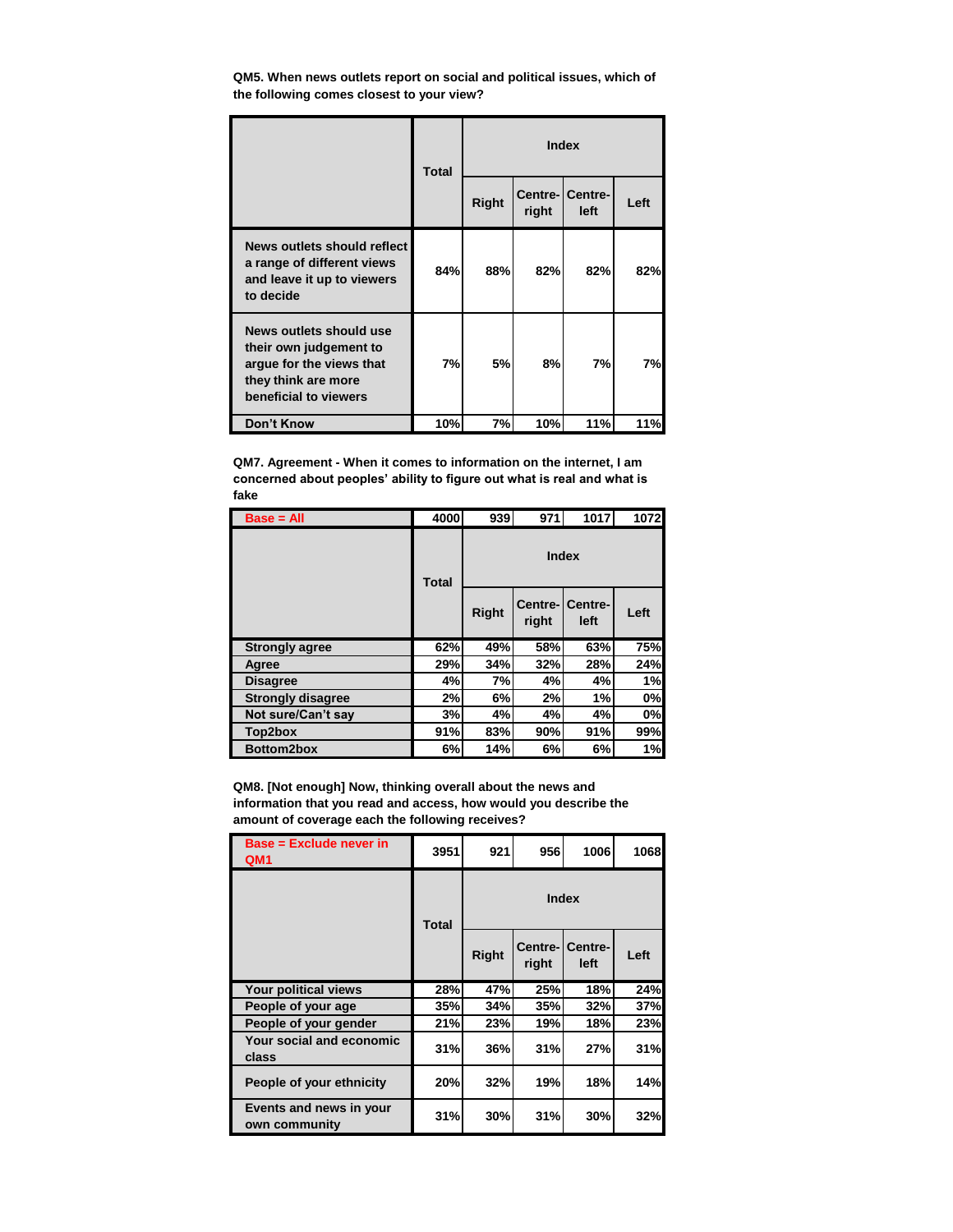**QM8. [About the right amount] Now, thinking overall about the news and information that you read and access, how would you describe the amount of coverage each the following receives?**

|                                          | <b>Total</b> | <b>Index</b> |                  |                 |      |
|------------------------------------------|--------------|--------------|------------------|-----------------|------|
|                                          |              | Right        | Centre-<br>right | Centre-<br>left | Left |
| Your political views                     | 51%          | 34%          | 52%              | <b>57%</b>      | 61%  |
| People of your age                       | 53%          | <b>54%</b>   | 51%              | 55%             | 53%  |
| People of your gender                    | 62%          | 63%          | 64%              | 65%             | 57%  |
| Your social and economic<br>class        | 56%          | 55%          | 55%              | 59%             | 55%  |
| People of your ethnicity                 | 52%          | 51%          | 59%              | 57%             | 42%  |
| Events and news in your<br>own community | 59%          | 62%          | 59%              | 59%             | 59%  |

**QM8. [Too much] Now, thinking overall about the news and information that you read and access, how would you describe the amount of coverage each the following receives?**

|                                          | <b>Total</b> |              |                  | <b>Index</b>    |      |
|------------------------------------------|--------------|--------------|------------------|-----------------|------|
|                                          |              | <b>Right</b> | Centre-<br>right | Centre-<br>left | Left |
| Your political views                     | 12%          | 13%          | 15%              | 14%             | 7%   |
| People of your age                       | 4%           | 4%           | 5%               | 4%              | 3%   |
| People of your gender                    | 7%           | 4%           | 5%               | 6%              | 12%  |
| Your social and economic<br>class        | 5%           | 2%           | 5%               | 5%              | 7%   |
| People of your ethnicity                 | 16%          | 5%           | 8%               | 13%             | 35%  |
| Events and news in your<br>own community | 2%           | 2%           | 3%               | 3%              | 1%   |

**QM8. [Your political views] Now, thinking overall about the news and information that you read and access, how would you describe the amount of coverage each the following receives?**

|                        | <b>Total</b> |       |       | <b>Index</b>             |      |
|------------------------|--------------|-------|-------|--------------------------|------|
|                        |              | Right | right | Centre- Centre- <br>left | Left |
| Not enough             | 28%          | 47%   | 25%   | 18%                      | 24%  |
| About the right amount | 51%          | 34%   | 52%   | 57%                      | 61%  |
| Too much               | 12%          | 13%   | 15%   | 14%                      | 7%   |
| Don't know             | 8%           | 6%    | 8%    | 11%                      | 8%   |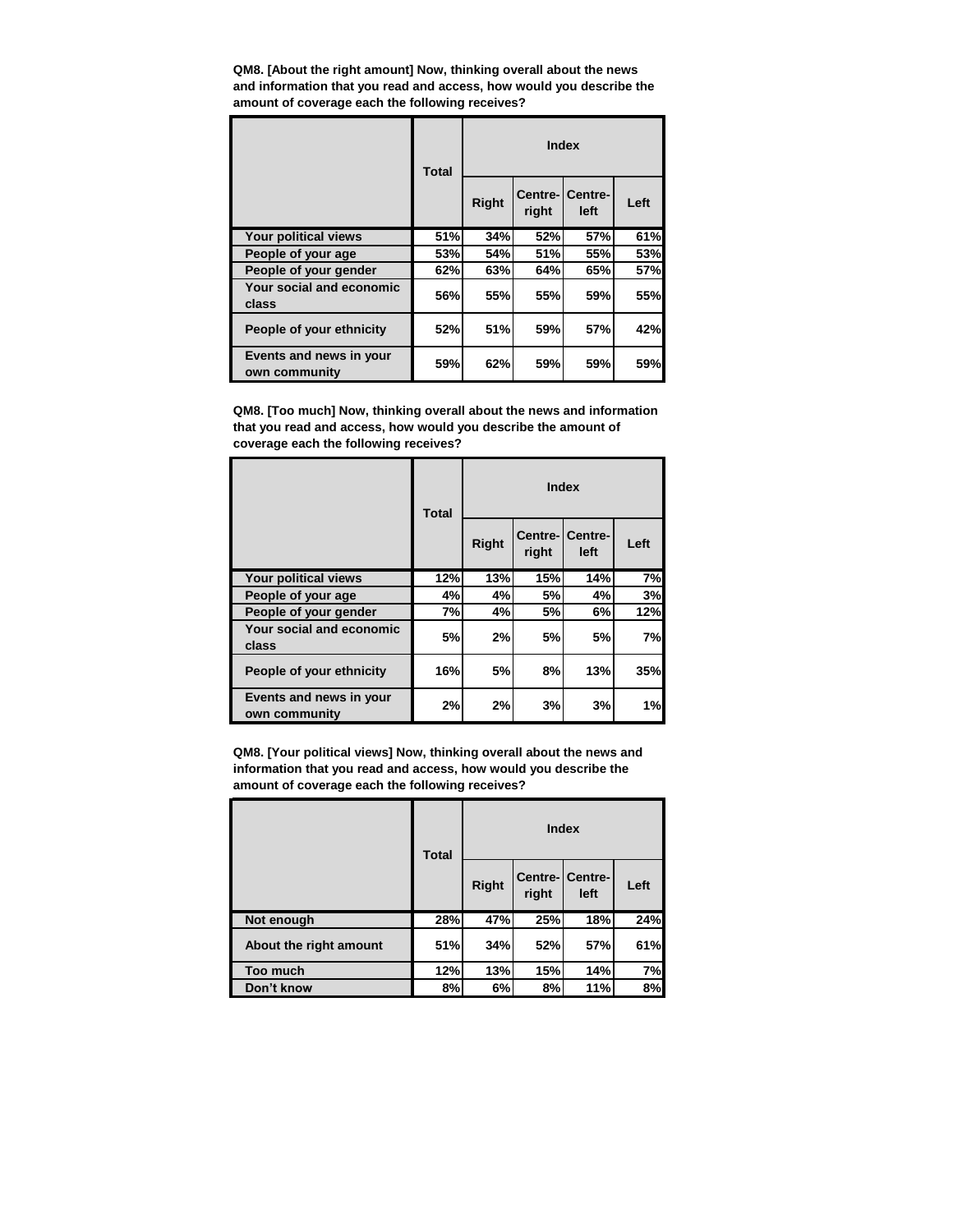**QM8. [People of your age] Now, thinking overall about the news and information that you read and access, how would you describe the amount of coverage each the following receives?**

|                        | <b>Total</b> |       |       | <b>Index</b>             |      |
|------------------------|--------------|-------|-------|--------------------------|------|
|                        |              | Right | right | Centre- Centre- <br>left | Left |
| Not enough             | 35%          | 34%   | 35%   | 32%                      | 37%  |
| About the right amount | 53%          | 54%   | 51%   | 55%                      | 53%  |
| Too much               | 4%           | 4%    | 5%    | 4%                       | 3%   |
| Don't know             | 8%           | 8%    | 9%    | 9%                       | 7%   |

**QM8. [People of your gender] Now, thinking overall about the news and information that you read and access, how would you describe the amount of coverage each the following receives?**

|                        | <b>Total</b> |              |       | <b>Index</b>            |      |
|------------------------|--------------|--------------|-------|-------------------------|------|
|                        |              | <b>Right</b> | right | Centre-ICentre-<br>left | Left |
| Not enough             | 21%          | 23%          | 19%   | 18%                     | 23%  |
| About the right amount | 62%          | 63%          | 64%   | 65%                     | 57%  |
| Too much               | 7%           | 4%           | 5%    | 6%                      | 12%  |
| Don't know             | 10%          | 9%           | 12%   | 12%                     | 8%   |

**QM8. [Your social and economic class] Now, thinking overall about the news and information that you read and access, how would you describe the amount of coverage each the following receives?**

|                        | <b>Total</b> | <b>Index</b> |       |                          |      |
|------------------------|--------------|--------------|-------|--------------------------|------|
|                        |              | Right        | right | Centre-ICentre-I<br>left | Left |
| Not enough             | 31%          | 36%          | 31%   | 27%                      | 31%  |
| About the right amount | 56%          | <b>55%</b>   | 55%   | 59%                      | 55%  |
| Too much               | 5%           | 2%           | 5%    | 5%                       | 7%   |
| Don't know             | 8%           | 7%           | 9%    | 9%                       | 7%   |

**QM8. [People of your ethnicity] Now, thinking overall about the news and information that you read and access, how would you describe the amount of coverage each the following receives?**

|                        | <b>Total</b> |              |       | <b>Index</b>                    |      |
|------------------------|--------------|--------------|-------|---------------------------------|------|
|                        |              | <b>Right</b> | right | <b>Centre-ICentre-I</b><br>left | Left |
| Not enough             | 20%          | 32%          | 19%   | 18%                             | 14%  |
| About the right amount | 52%          | 51%          | 59%   | 57%                             | 42%  |
| Too much               | 16%          | 5%           | 8%    | 13%                             | 35%  |
| Don't know             | 12%          | 11%          | 14%   | 13%                             | 8%   |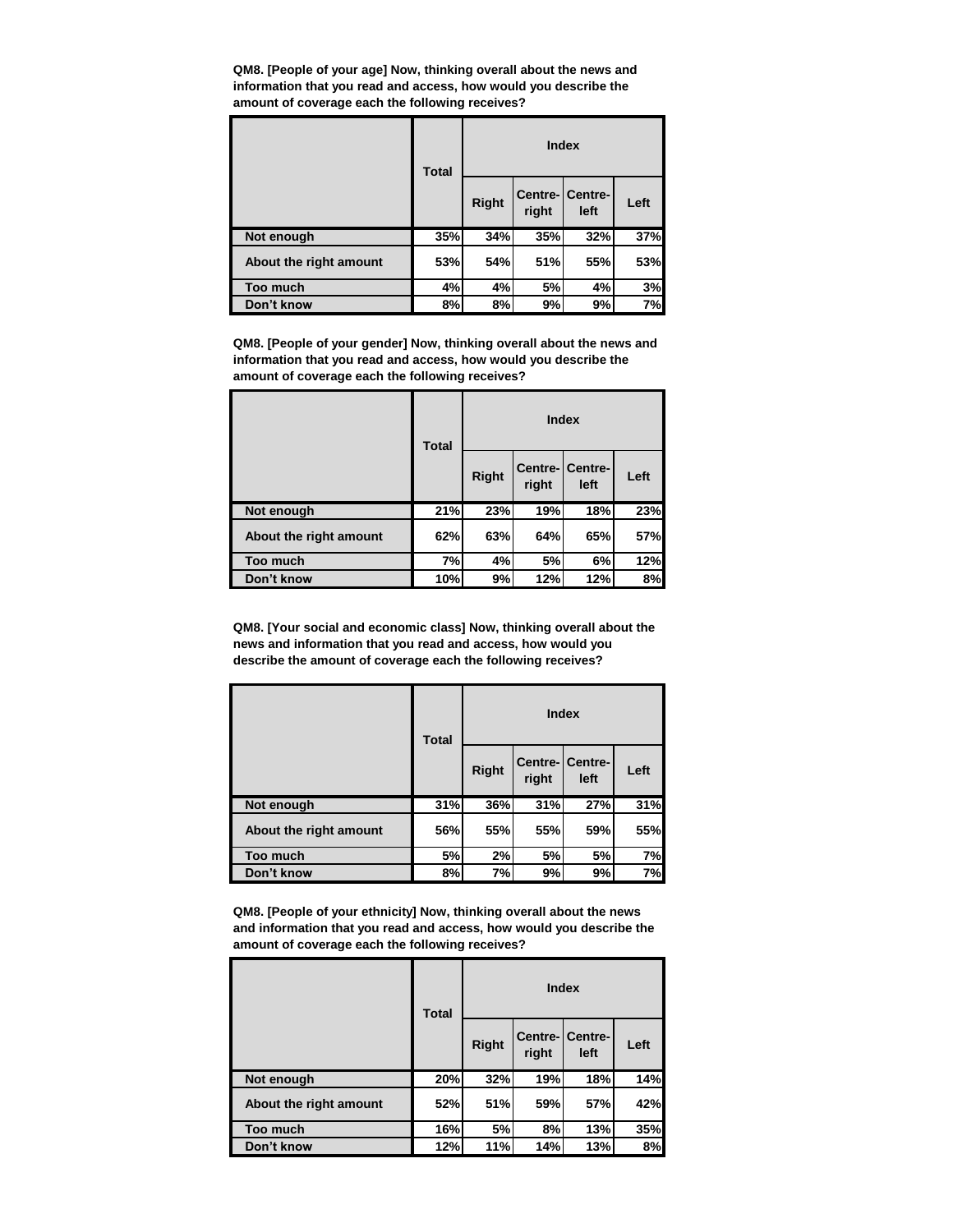**QM8. [Events and news in your own community] Now, thinking overall about the news and information that you read and access, how would you describe the amount of coverage each the following receives?**

|                        | <b>Total</b> |       |       | <b>Index</b>             |      |
|------------------------|--------------|-------|-------|--------------------------|------|
|                        |              | Right | right | Centre-ICentre-I<br>left | Left |
| Not enough             | 31%          | 30%   | 31%   | 30%                      | 32%  |
| About the right amount | 59%          | 62%   | 59%   | 59%                      | 59%  |
| Too much               | 2%           | 2%    | 3%    | 3%                       | 1%   |
| Don't know             | 7%           | 6%    | 7%    | 8%                       | 8%   |

**QM9 [Fairly] And thinking overall about thinking overall about the news and information you read and access, do you think news organizations cover each of the following fairly or unfairly?**

|                                          | <b>Total</b> |              |       | <b>Index</b>            |      |
|------------------------------------------|--------------|--------------|-------|-------------------------|------|
|                                          |              | <b>Right</b> | right | Centre-ICentre-<br>left | Left |
| Your political views                     | 44%          | 22%          | 40%   | 48%                     | 61%  |
| People of your age                       | 50%          | 41%          | 50%   | 54%                     | 52%  |
| People of your gender                    | 54%          | 43%          | 54%   | 56%                     | 60%  |
| Your social and economic<br>class        | 50%          | 37%          | 52%   | 55%                     | 57%  |
| People of your ethnicity                 | 51%          | 37%          | 48%   | 52%                     | 65%  |
| Events and news in your<br>own community | 64%          | 59%          | 61%   | 63%                     | 71%  |

**QM9 [Unfairly] And thinking overall about thinking overall about the news and information you read and access, do you think news organizations cover each of the following fairly or unfairly?**

|                                          | <b>Total</b> | <b>Index</b> |                  |                 |      |
|------------------------------------------|--------------|--------------|------------------|-----------------|------|
|                                          |              | <b>Right</b> | Centre-<br>right | Centre-<br>left | Left |
| Your political views                     | 39%          | 67%          | 39%              | 29%             | 23%  |
| People of your age                       | 30%          | 39%          | 27%              | 24%             | 32%  |
| People of your gender                    | 27%          | 40%          | 25%              | 23%             | 23%  |
| Your social and economic<br>class        | 31%          | 49%          | 28%              | 23%             | 27%  |
| People of your ethnicity                 | 29%          | 48%          | 30%              | 25%             | 16%  |
| Events and news in your<br>own community | 14%          | 18%          | 18%              | 14%             | 9%   |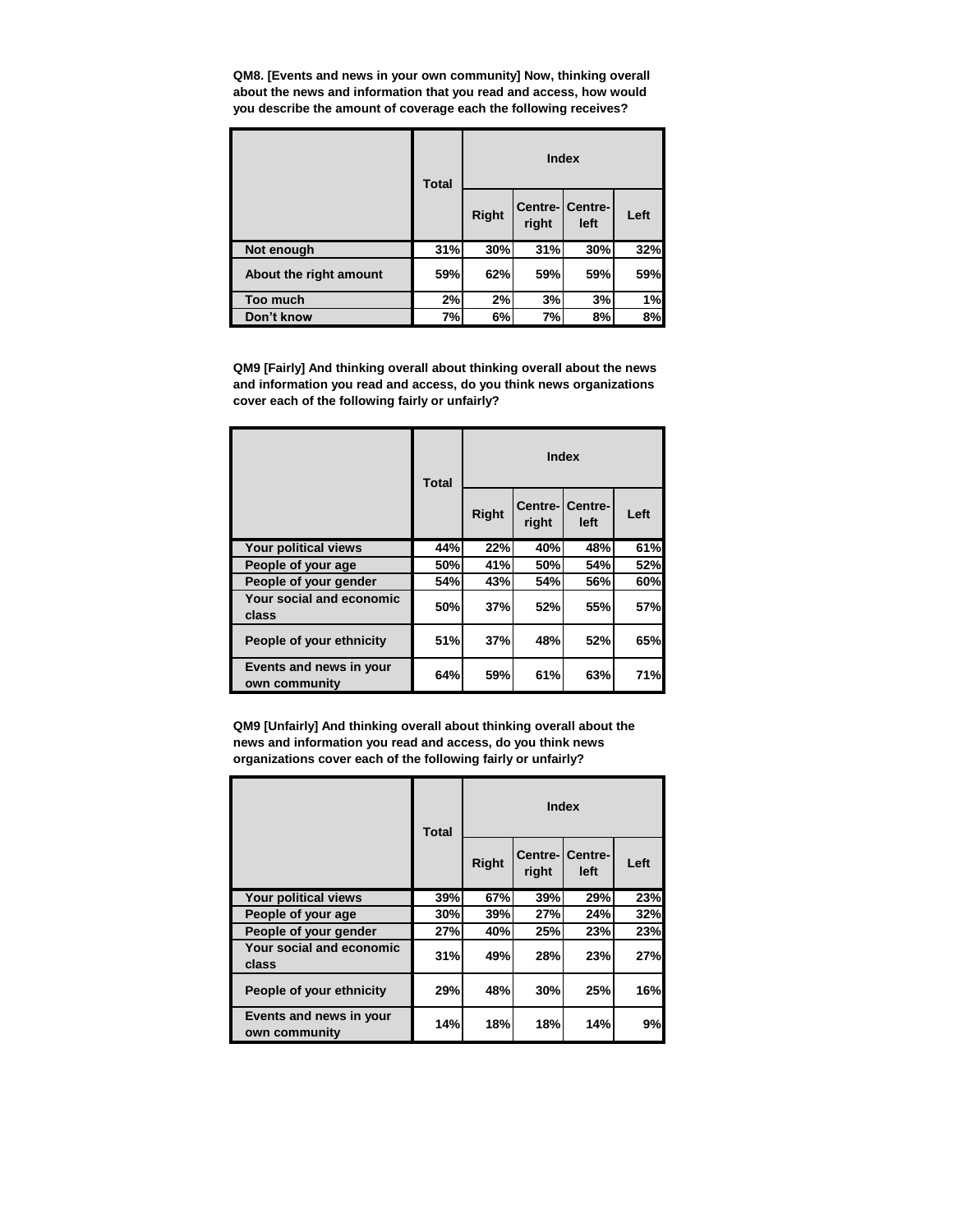**QM9. [Your political views] And thinking overall about thinking overall about the news and information you read and access, do you think news organizations cover each of the following fairly or unfairly?**

|                 | <b>Total</b> | <b>Index</b> |       |                         |      |
|-----------------|--------------|--------------|-------|-------------------------|------|
|                 |              | <b>Right</b> | right | Centre- Centre-<br>left | Left |
| <b>Fairly</b>   | 44%          | 22%          | 40%   | 48%                     | 61%  |
| <b>Unfairly</b> | 39%          | 67%          | 39%   | 29%                     | 23%  |
| Don't know      | 18%          | 11%          | 21%   | 23%                     | 16%  |

**QM9. [People of your age] And thinking overall about thinking overall about the news and information you read and access, do you think news organizations cover each of the following fairly or unfairly?**

|                 | <b>Total</b> | <b>Index</b> |       |                         |      |
|-----------------|--------------|--------------|-------|-------------------------|------|
|                 |              | <b>Right</b> | right | Centre- Centre-<br>left | Left |
| <b>Fairly</b>   | 50%          | 41%          | 50%   | 54%                     | 52%  |
| <b>Unfairly</b> | 30%          | 39%          | 27%   | 24%                     | 32%  |
| Don't know      | 20%          | 19%          | 22%   | 21%                     | 16%  |

**QM9. [People of your gender] And thinking overall about thinking overall about the news and information you read and access, do you think news organizations cover each of the following fairly or unfairly?**

|                 | <b>Total</b> | <b>Index</b> |       |                         |      |
|-----------------|--------------|--------------|-------|-------------------------|------|
|                 |              | <b>Right</b> | right | Centre- Centre-<br>left | Left |
| Fairly          | 54%          | 43%          | 54%   | 56%                     | 60%  |
| <b>Unfairly</b> | 27%          | 40%          | 25%   | 23%                     | 23%  |
| Don't know      | 19%          | 17%          | 21%   | 22%                     | 17%  |

**QM9. [Your social and economic class] And thinking overall about thinking overall about the news and information you read and access, do you think news organizations cover each of the following fairly or unfairly?**

|                 | <b>Total</b> | <b>Index</b> |       |                         |      |
|-----------------|--------------|--------------|-------|-------------------------|------|
|                 |              | <b>Right</b> | right | Centre- Centre-<br>left | Left |
| Fairly          | 50%          | 37%          | 52%   | 55%                     | 57%  |
| <b>Unfairly</b> | 31%          | 49%          | 28%   | 23%                     | 27%  |
| Don't know      | 18%          | 14%          | 20%   | 22%                     | 16%  |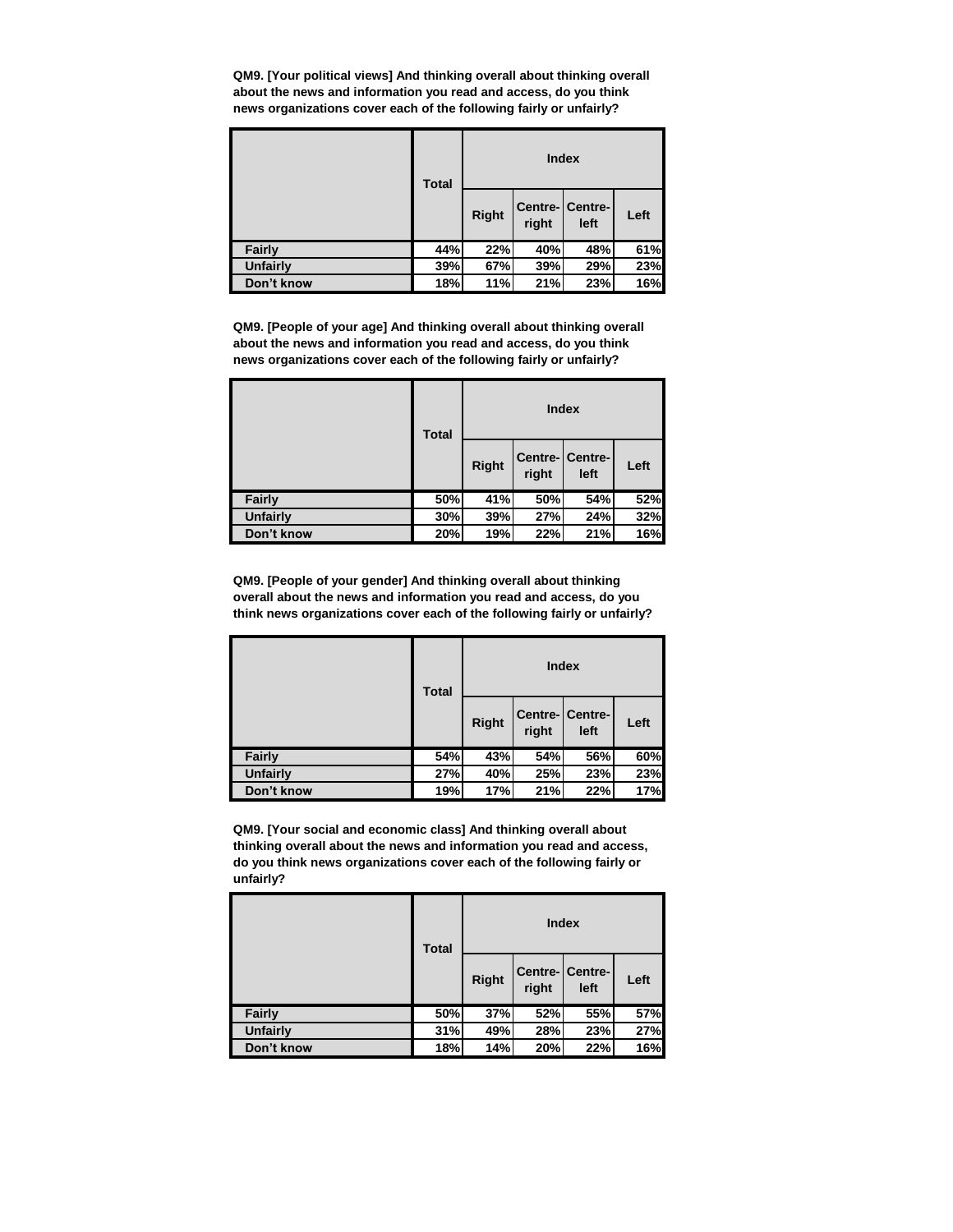**QM9. [People of your ethnicity] And thinking overall about thinking overall about the news and information you read and access, do you think news organizations cover each of the following fairly or unfairly?**

|            | <b>Total</b> | <b>Index</b> |       |                          |      |
|------------|--------------|--------------|-------|--------------------------|------|
|            |              | <b>Right</b> | right | Centre- Centre- <br>left | Left |
| Fairly     | 51%          | 37%          | 48%   | 52%                      | 65%  |
| Unfairly   | 29%          | 48%          | 30%   | 25%                      | 16%  |
| Don't know | 20%          | 16%          | 22%   | 23%                      | 19%  |

**QM9. [Events and news in your own community] And thinking overall about thinking overall about the news and information you read and access, do you think news organizations cover each of the following fairly or unfairly?**

|                 | <b>Total</b> |              | <b>Index</b> |                        |      |
|-----------------|--------------|--------------|--------------|------------------------|------|
|                 |              | <b>Right</b> | right        | Centre-Centre-<br>left | Left |
| Fairly          | 64%          | 59%          | 61%          | 63%                    | 71%  |
| <b>Unfairly</b> | 14%          | 18%          | 18%          | 14%                    | 9%   |
| Don't know      | 22%          | 23%          | 21%          | 22%                    | 20%  |

**QI1. [Complete confidence/ a lot of confidence] How much confidence do you have in each of these elements of the Canadian justice system?**

| Base = All      |                                                         | 4000         | 939          | 971               | 1017            | 1072 |  |
|-----------------|---------------------------------------------------------|--------------|--------------|-------------------|-----------------|------|--|
|                 |                                                         | <b>Total</b> | Index        |                   |                 |      |  |
|                 |                                                         |              | <b>Right</b> | Centre-I<br>right | Centre-<br>left | Left |  |
| <b>The RCMP</b> |                                                         | 52%          | <b>51%</b>   | 58%               | 57%             | 40%  |  |
|                 | Your provincial police force                            | 58%          | 62%          | 64%               | 61%             | 45%  |  |
|                 | Your local municipal police<br>or local RCMP detachment | 55%          | <b>55%</b>   | 63%               | 60%             | 43%  |  |
| province        | Criminal courts in your                                 | 40%          | 25%          | 38%               | 48%             | 47%  |  |
| Canada          | The Supreme Court of                                    | 54%          | 32%          | 51%               | 63%             | 66%  |  |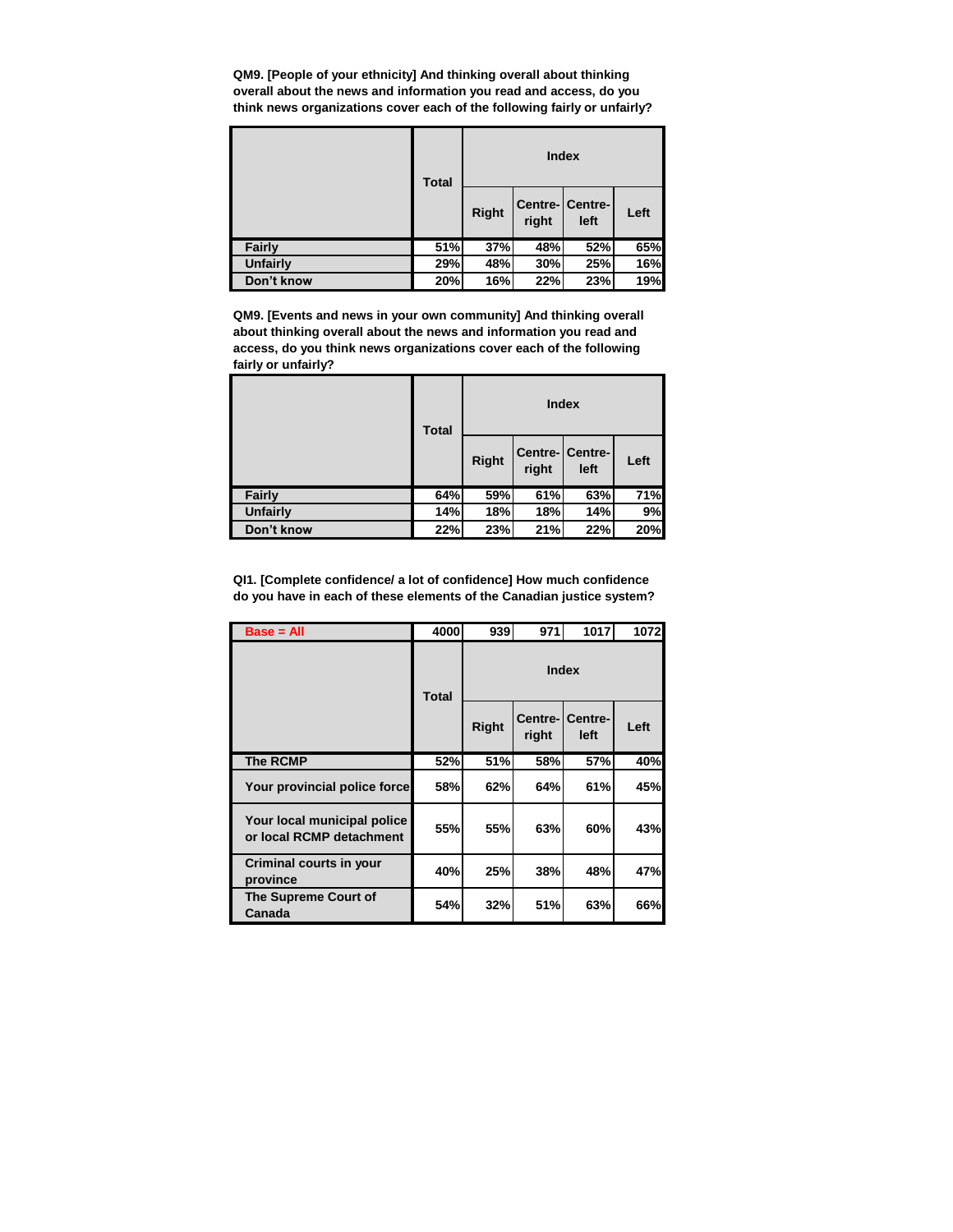**QI1. [Not a lot of confidence/ a completely lack of confidence] How much confidence do you have in each of these elements of the Canadian justice system?**

|                                                         | <b>Total</b> | <b>Index</b> |       |                                |      |
|---------------------------------------------------------|--------------|--------------|-------|--------------------------------|------|
|                                                         |              | <b>Right</b> | right | <b>Centre-ICentre-</b><br>left | Left |
| <b>The RCMP</b>                                         | 41%          | 44%          | 34%   | 33%                            | 53%  |
| Your provincial police force                            | 37%          | 34%          | 32%   | 32%                            | 47%  |
| Your local municipal police<br>or local RCMP detachment | 40%          | 41%          | 32%   | 35%                            | 50%  |
| <b>Criminal courts in your</b><br>province              | 52%          | 71%          | 55%   | 44%                            | 41%  |
| The Supreme Court of<br>Canada                          | 38%          | 62%          | 41%   | 28%                            | 23%  |

**QI1. [The RCMP] How much confidence do you have in each of these elements of the Canadian justice system?**

|                                  | <b>Total</b> | <b>Index</b> |                   |                 |      |
|----------------------------------|--------------|--------------|-------------------|-----------------|------|
|                                  |              | <b>Right</b> | Centre-I<br>right | Centre-<br>left | Left |
| <b>Complete confidence</b>       | 10%          | 13%          | 12%               | 11%             | 4%   |
| A lot of confidence              | 42%          | 38%          | 46%               | 47%             | 36%  |
| Not a lot of confidence          | 28%          | 27%          | 25%               | 25%             | 34%  |
| A complete lack of<br>confidence | 13%          | 17%          | 9%                | 7%              | 19%  |
| Don't know                       | 7%           | 5%           | 8%                | 10%             | 7%   |
| Top2box                          | 52%          | 51%          | 58%               | 57%             | 40%  |
| Bottom2box                       | 41%          | 44%          | 34%               | 33%             | 53%  |

**QI1. [Your provincial police force] How much confidence do you have in each of these elements of the Canadian justice system?**

|                                  | <b>Index</b><br><b>Total</b> |              |                  |                 |      |
|----------------------------------|------------------------------|--------------|------------------|-----------------|------|
|                                  |                              | <b>Right</b> | Centre-<br>right | Centre-<br>left | Left |
| <b>Complete confidence</b>       | 11%                          | 14%          | 14%              | 11%             | 5%   |
| A lot of confidence              | 47%                          | 48%          | 50%              | 50%             | 40%  |
| Not a lot of confidence          | 27%                          | 26%          | 24%              | 25%             | 33%  |
| A complete lack of<br>confidence | 9%                           | 8%           | 8%               | 7%              | 14%  |
| Don't know                       | 6%                           | 4%           | 4%               | 7%              | 8%   |
| Top2box                          | 58%                          | 62%          | 64%              | 61%             | 45%  |
| <b>Bottom2box</b>                | 37%                          | 34%          | 32%              | 32%             | 47%  |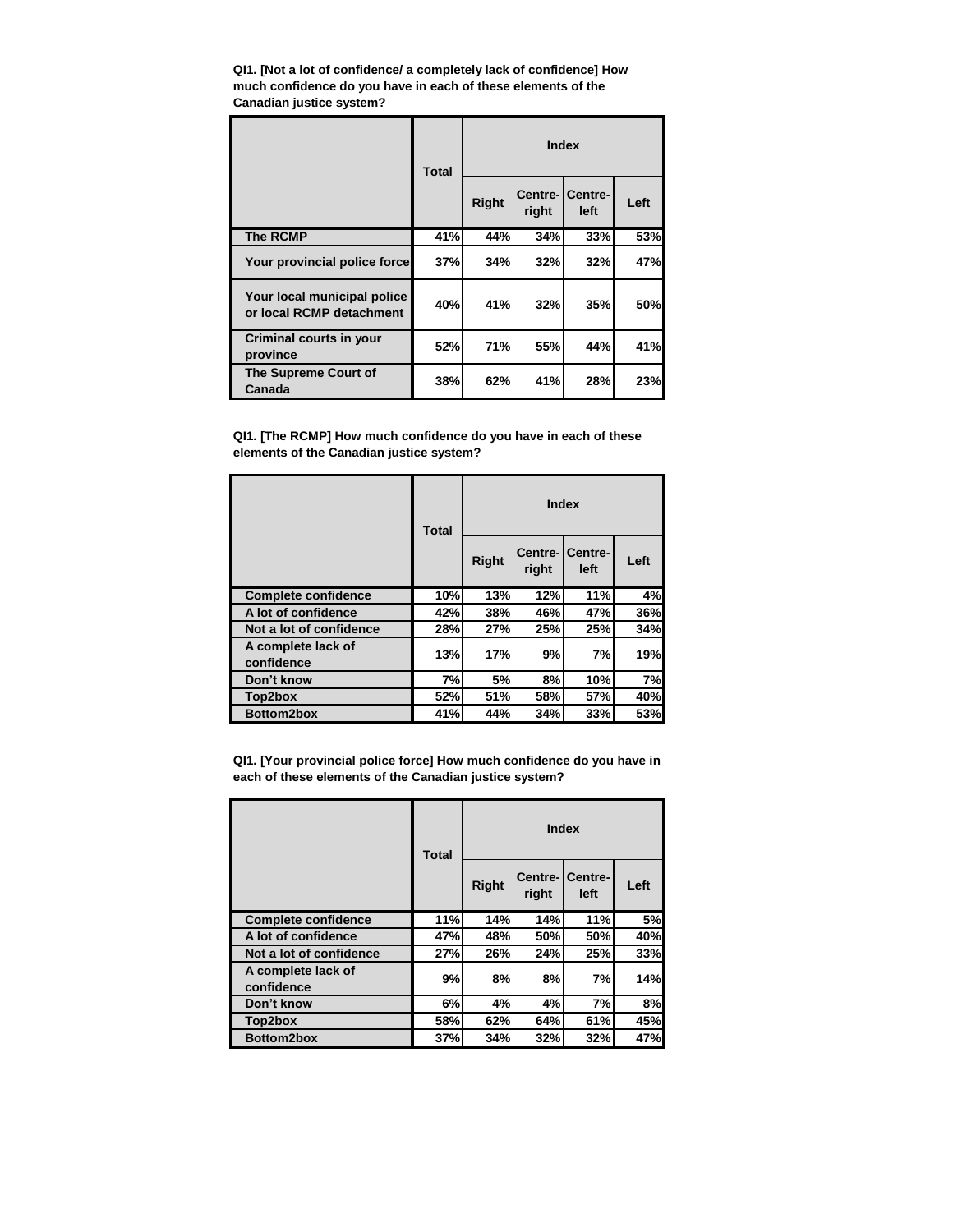**QI1. [Your local municipal police or local RCMP detachment] How much confidence do you have in each of these elements of the Canadian justice system?**

|                                  | <b>Index</b><br><b>Total</b> |              |                   |                 |      |
|----------------------------------|------------------------------|--------------|-------------------|-----------------|------|
|                                  |                              | <b>Right</b> | Centre-I<br>right | Centre-<br>left | Left |
| <b>Complete confidence</b>       | 11%                          | 14%          | 14%               | 11%             | 5%   |
| A lot of confidence              | 44%                          | 41%          | 49%               | 49%             | 38%  |
| Not a lot of confidence          | 29%                          | 30%          | 23%               | 27%             | 35%  |
| A complete lack of<br>confidence | 11%                          | 11%          | 9%                | 8%              | 15%  |
| Don't know                       | 5%                           | 4%           | 5%                | 5%              | 7%   |
| Top2box                          | 55%                          | 55%          | 63%               | 60%             | 43%  |
| Bottom2box                       | 40%                          | 41%          | 32%               | 35%             | 50%  |

**QI1. [Criminal courts in your province] How much confidence do you have in each of these elements of the Canadian justice system?**

|                                  | <b>Total</b> | <b>Index</b> |                   |                 |      |
|----------------------------------|--------------|--------------|-------------------|-----------------|------|
|                                  |              | <b>Right</b> | Centre-I<br>right | Centre-<br>left | Left |
| <b>Complete confidence</b>       | 6%           | 4%           | 6%                | 9%              | 6%   |
| A lot of confidence              | 34%          | 21%          | 33%               | 39%             | 41%  |
| Not a lot of confidence          | 38%          | 44%          | 41%               | 36%             | 33%  |
| A complete lack of<br>confidence | 14%          | 27%          | 14%               | 8%              | 8%   |
| Don't know                       | 8%           | 4%           | 6%                | 9%              | 12%  |
| Top2box                          | 40%          | 25%          | 38%               | 48%             | 47%  |
| Bottom2box                       | 52%          | 71%          | 55%               | 44%             | 41%  |

**QI1. [The Supreme Court of Canada] How much confidence do you have in each of these elements of the Canadian justice system?**

|                                  | Index<br><b>Total</b> |       |       |                         |      |
|----------------------------------|-----------------------|-------|-------|-------------------------|------|
|                                  |                       | Right | right | Centre-ICentre-<br>left | Left |
| <b>Complete confidence</b>       | 13%                   | 6%    | 12%   | 17%                     | 17%  |
| A lot of confidence              | 40%                   | 26%   | 39%   | 46%                     | 49%  |
| Not a lot of confidence          | 28%                   | 40%   | 31%   | 23%                     | 19%  |
| A complete lack of<br>confidence | 10%                   | 22%   | 10%   | 5%                      | 4%   |
| Don't know                       | 9%                    | 6%    | 8%    | 9%                      | 11%  |
| Top2box                          | 54%                   | 32%   | 51%   | 63%                     | 66%  |
| Bottom2box                       | 38%                   | 62%   | 41%   | 28%                     | 23%  |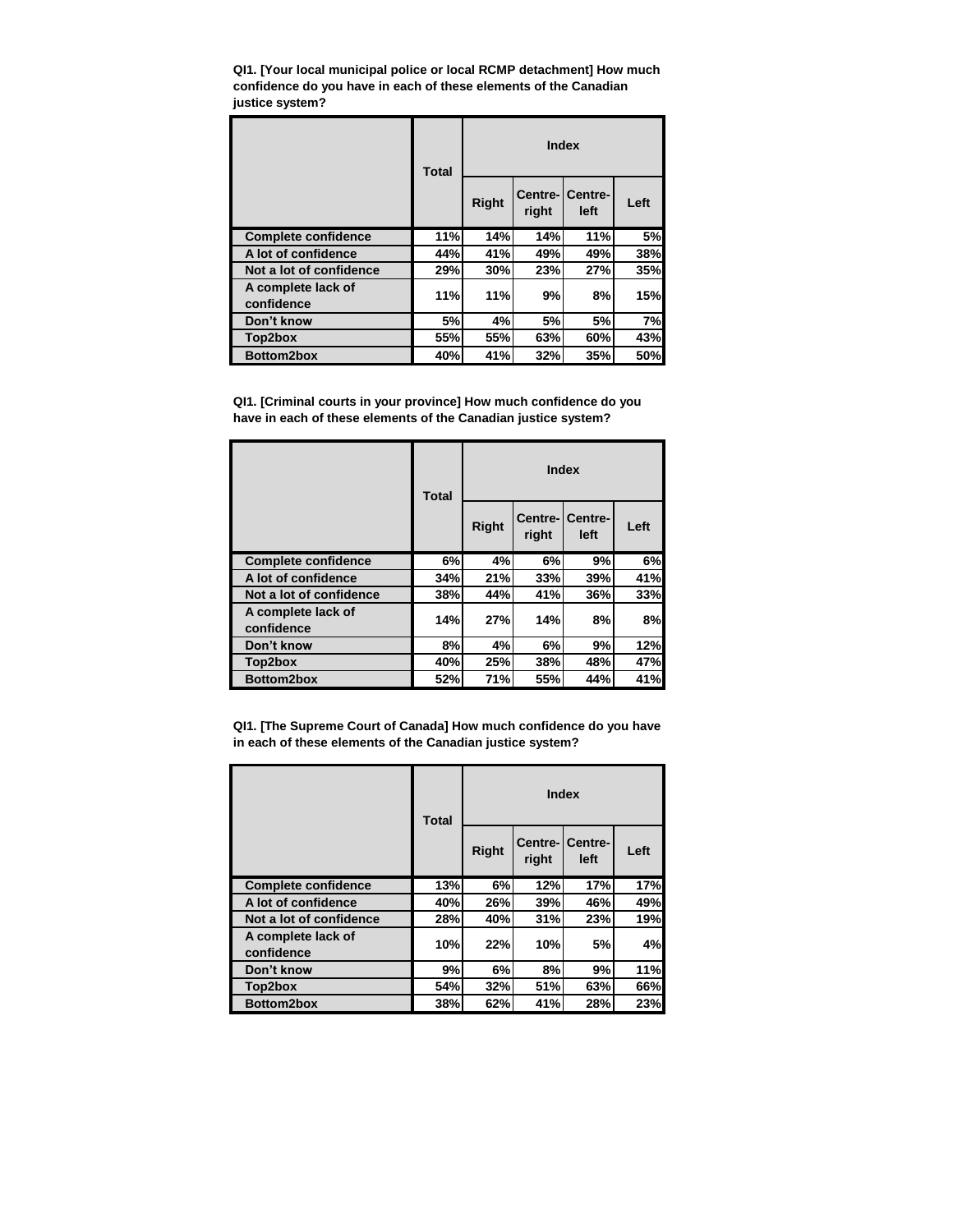**QI2. [A lot of confidence/ quite a bit of confidence] And please tell us how much confidence you have in each of the following groups and institutions to operate in the best interest of Canadians**

|                                                        | <b>Total</b> |              |                  | <b>Index</b>    |      |
|--------------------------------------------------------|--------------|--------------|------------------|-----------------|------|
|                                                        |              | <b>Right</b> | Centre-<br>right | Centre-<br>left | Left |
| The federal government                                 | 33%          | 11%          | 29%              | 43%             | 46%  |
| <b>Business leaders</b>                                | 29%          | 36%          | 35%              | 30%             | 18%  |
| <b>Political leaders</b>                               | 19%          | 8%           | 22%              | 24%             | 22%  |
| <b>Religious</b><br>organizations/houses of<br>worship | 22%          | 35%          | 26%              | 20%             | 9%   |
| <b>Teachers</b>                                        | 68%          | 41%          | 64%              | 75%             | 89%  |
| <b>Labour leaders</b>                                  | 27%          | 13%          | 23%              | 28%             | 42%  |

**QI2. [Not much confidence/ none] And please tell us how much confidence you have in each of the following groups and institutions to operate in the best interest of Canadians**

|                                                        | <b>Index</b><br><b>Total</b> |              |                  |                 |      |  |
|--------------------------------------------------------|------------------------------|--------------|------------------|-----------------|------|--|
|                                                        |                              | <b>Right</b> | Centre-<br>right | Centre-<br>left | Left |  |
| The federal government                                 | 29%                          | 60%          | 32%              | <b>18%</b>      | 11%  |  |
| <b>Business leaders</b>                                | 21%                          | 18%          | 19%              | 19%             | 28%  |  |
| <b>Political leaders</b>                               | 28%                          | 44%          | 30%              | 23%             | 17%  |  |
| <b>Religious</b><br>organizations/houses of<br>worship | 42%                          | 32%          | 43%              | 42%             | 50%  |  |
| <b>Teachers</b>                                        | 9%                           | 20%          | 10%              | 6%              | 3%   |  |
| <b>Labour leaders</b>                                  | 28%                          | 44%          | 29%              | 24%             | 18%  |  |

**QI2. [The federal government] And please tell us how much confidence you have in each of the following groups and institutions to operate in the best interest of Canadians**

|                           | <b>Total</b> |       |                   | Index           |      |
|---------------------------|--------------|-------|-------------------|-----------------|------|
|                           |              | Right | Centre-I<br>right | Centre-<br>left | Left |
| A lot of confidence       | 4%           | 2%    | 5%                | 6%              | 6%   |
| Quite a bit of confidence | 28%          | 9%    | 24%               | 37%             | 41%  |
| Not much confidence       | 38%          | 29%   | 39%               | 39%             | 43%  |
| <b>None</b>               | 26%          | 58%   | 28%               | 15%             | 8%   |
| Not sure/Can't say        | 3%           | 2%    | 4%                | 3%              | 3%   |
| Top2box                   | 33%          | 11%   | 29%               | 43%             | 46%  |
| <b>Bottom2box</b>         | 29%          | 60%   | 32%               | 18%             | 11%  |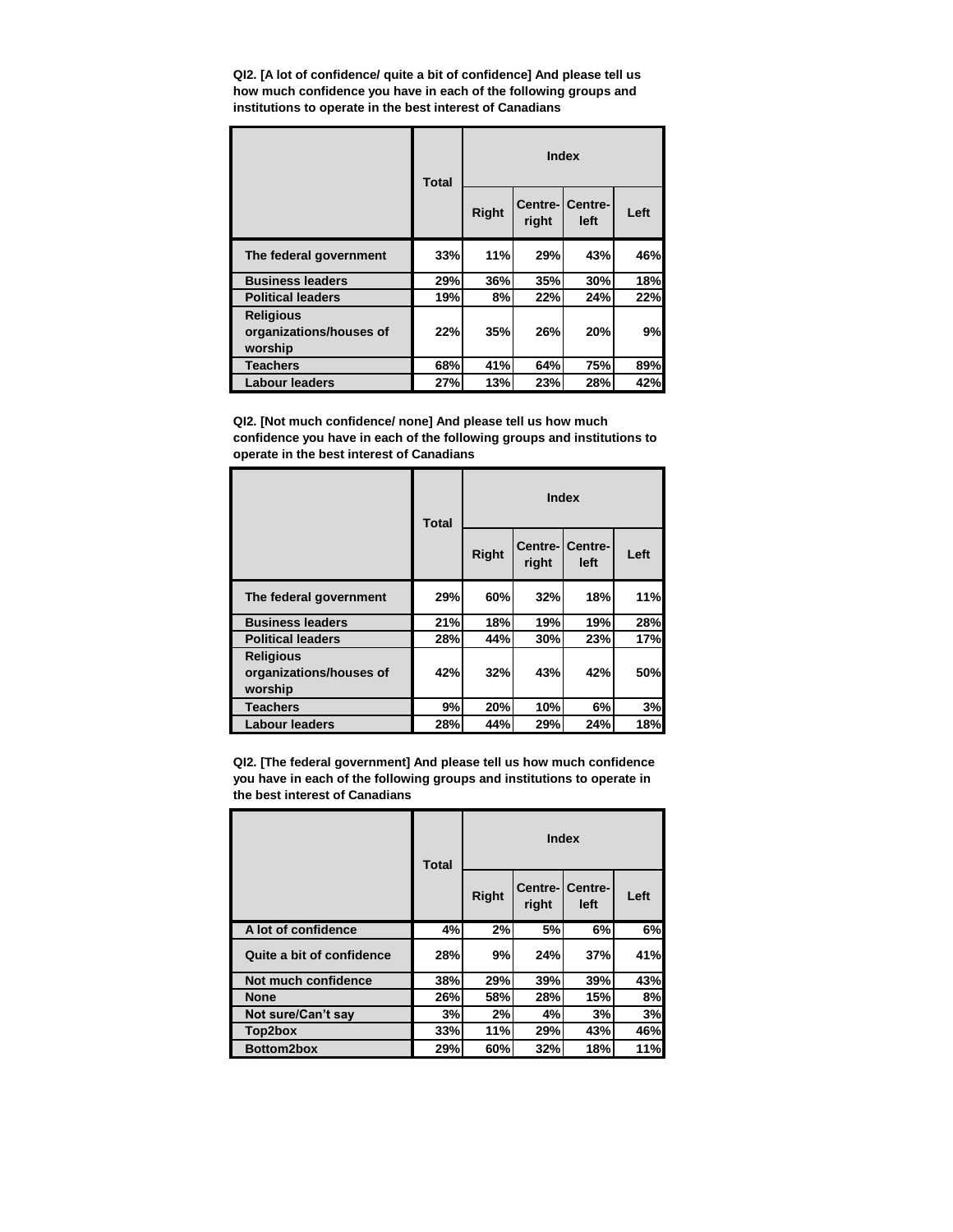**QI2. [Business leaders] And please tell us how much confidence you have in each of the following groups and institutions to operate in the best interest of Canadians**

|                           | Index<br><b>Total</b> |              |       |                         |      |
|---------------------------|-----------------------|--------------|-------|-------------------------|------|
|                           |                       | <b>Right</b> | right | Centre-ICentre-<br>left | Left |
| A lot of confidence       | 2%                    | 3%           | 4%    | 2%                      | 1%   |
| Quite a bit of confidence | 27%                   | 34%          | 31%   | 28%                     | 17%  |
| Not much confidence       | 50%                   | 46%          | 46%   | 51%                     | 54%  |
| <b>None</b>               | 15%                   | 12%          | 12%   | 11%                     | 24%  |
| Not sure/Can't say        | 6%                    | 6%           | 7%    | 7%                      | 4%   |
| Top2box                   | 29%                   | 36%          | 35%   | 30%                     | 18%  |
| Bottom2box                | 21%                   | 18%          | 19%   | 19%                     | 28%  |

**QI2. [Political leaders] And please tell us how much confidence you have in each of the following groups and institutions to operate in the best interest of Canadians**

|                           | <b>Total</b> | <b>Index</b> |                   |                 |      |
|---------------------------|--------------|--------------|-------------------|-----------------|------|
|                           |              | Right        | Centre-I<br>right | Centre-<br>left | Left |
| A lot of confidence       | 1%           | 1%           | 2%                | 1%              | 1%   |
| Quite a bit of confidence | 18%          | 7%           | 20%               | 23%             | 21%  |
| Not much confidence       | 53%          | 48%          | 48%               | 53%             | 61%  |
| <b>None</b>               | 25%          | 43%          | 26%               | 19%             | 14%  |
| Not sure/Can't say        | 3%           | 2%           | 4%                | 3%              | 3%   |
| Top2box                   | 19%          | 8%           | 22%               | 24%             | 22%  |
| Bottom2box                | 28%          | 44%          | 30%               | 23%             | 17%  |

**QI2. [Religious organizations/houses of worship] And please tell us how much confidence you have in each of the following groups and institutions to operate in the best interest of Canadians**

|                           | <b>Total</b> | <b>Index</b> |                   |                 |      |
|---------------------------|--------------|--------------|-------------------|-----------------|------|
|                           |              | <b>Right</b> | Centre-I<br>right | Centre-<br>left | Left |
| A lot of confidence       | 4%           | 8%           | 5%                | 3%              | 1%   |
| Quite a bit of confidence | 18%          | 28%          | 20%               | 17%             | 8%   |
| Not much confidence       | 36%          | 33%          | 31%               | 38%             | 41%  |
| <b>None</b>               | 32%          | 22%          | 33%               | 31%             | 42%  |
| Not sure/Can't say        | 10%          | 10%          | 10%               | 11%             | 8%   |
| Top2box                   | 22%          | 35%          | 26%               | 20%             | 9%   |
| <b>Bottom2box</b>         | 42%          | 32%          | 43%               | 42%             | 50%  |